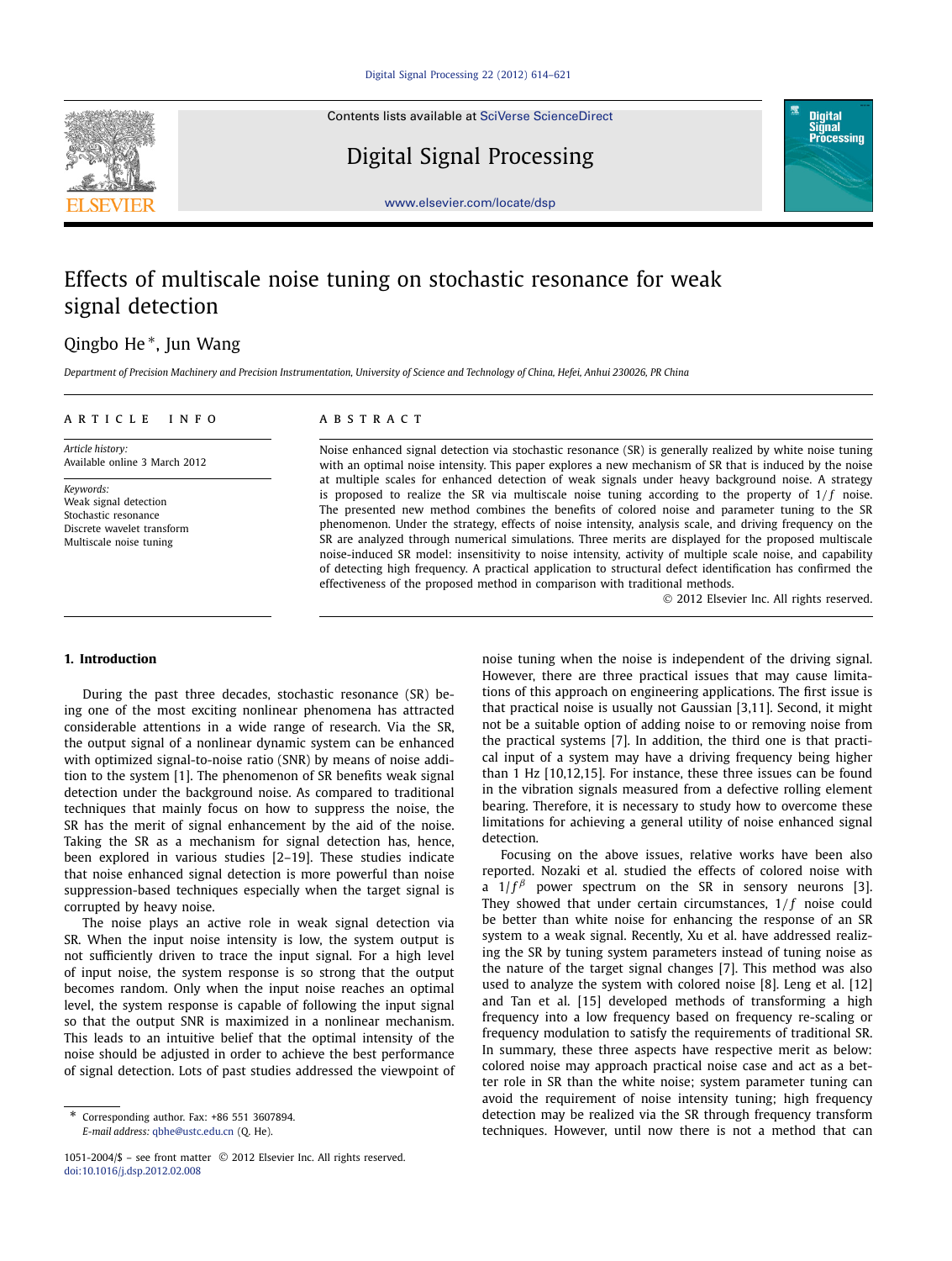unify these three merits, including colored noise, parameter tuning, and high frequency detection, to realize a general SR solution. Therefore, it will be a new attempt to combine these merits to make more general and more powerful detection of weak signals.

Motivated by the aforementioned analysis, this paper focuses on realizing the SR through considering a unified scheme by means of colored noise and parameter tuning. A novel principle, called multiscale noise tuning, is proposed to adjust the noise at multiple scales according to the  $1/f$  noise property, instead of tuning the intensity of white noise. The multiscale noise tuning is realized by the discrete wavelet transform (DWT) to produce an approximate 1/f-form distribution for the noise at multiple scales. In this  $1/f$  distribution, the energy of multiscale noise may be transferred by the SR to the target frequency in a more effective way. The proposed SR with multiscale noise tuning can deal with high frequency detection as well as multiscale colored noise problems. This method is verified by means of numerical simulation and a practical application to structural defect identification.

The rest of the paper is arranged as follows. In Section 2, the bistable SR model is briefly introduced. In Section 3, the new strategy of multiscale noise tuning for SR is proposed. In Section 4, numerical simulations are conducted to evaluate the effects of the presented SR model. In Section 5, a practical case is provided to verify the value of the presented method in engineering applications. Finally, Section 6 draws concluding remarks.

#### **2. Bistable SR model**

To describe the SR, the overdamped motion of a Brownian particle in a bistable potential is considered in the presence of noise and periodic force as follows:

$$
\frac{dx}{dt} = -U'(x) + A_0 \sin(2\pi f_0 t + \varphi) + n(t)
$$
\n(1)

where  $A_0$ ,  $f_0$ , and  $\varphi$  are amplitude, driving frequency, and initial phase of the periodic signal, respectively; and  $n(t)$  is the noise. In Eq.  $(1)$ ,  $U(x)$  denotes the reflection-symmetric quartic potential as below:

$$
U(x) = -\frac{a}{2}x^2 + \frac{b}{4}x^4
$$
 (2)

where *a* and *b* are barrier parameters with positive real values. Let  $n(t) = \sqrt{2D\xi(t)}$  with  $\langle n(t)n(t + \tau) \rangle = 2D\delta(t)$ , in which *D* is the noise intensity and *ξ(t)* represents a Gaussian white noise with zero mean and unit variance. Then Eq. (1) can be written as

$$
\frac{dx}{dt} = ax - bx^3 + A_0 \sin(2\pi f_0 t + \varphi) + \sqrt{2D}\xi(t)
$$
\n(3)

For the bistable model expressed in Eq. (3), the most important feature of the output amplitude is that it depends on the noise intensity *D* as shown as follows [2]:

$$
\bar{x}(D) = \frac{A_0 \langle x^2 \rangle_0}{D} \frac{r_k}{\sqrt{r_k^2 + \pi^2 f_0^2}}
$$
(4)

where  $r_k$  is the Kramers rate

$$
r_k = \frac{1}{\sqrt{2}\pi} \exp\left(-\frac{\Delta U}{D}\right) \tag{5}
$$

and  $\langle x^2 \rangle_0$  is the *D*-dependent variance of the stationary unperturbed system  $(A<sub>0</sub> = 0)$ . Eq. (4) means that the output amplitude first increases with rise in noise intensity, reaches a maximum, and then decreases again. This is the celebrated SR effect. Thus, via the SR phenomenon, the response of the system can be manipulated by changing the noise intensity.

To well understand the SR, the power spectral density  $S(f)$ of the system response has been analyzed in [2]. In summary, the *S*(*f*) contains two parts, *S<sub>s</sub>*(*f*) and *S<sub>n</sub>*(*f*), corresponding to contribution of the driving signal and the noise, respectively, as below:

$$
S_{s}(f) = (\pi/2)\bar{x}^{2}[\delta(f - f_{0}) + \delta(f + f_{0})]
$$
\n(6)

$$
S_n(f) = \left[1 - \frac{1}{2} \left(\frac{A_0 x_m}{D}\right)^2 \frac{r_k^2}{r_k^2 + \pi^2 f_0^2}\right] \frac{r_k x_m^2}{r_k^2 + \pi^2 f^2}
$$
(7)

It can be seen that  $S_n(f)$  is expressed as the product of the Lorentzian curve obtained with no input signal  $(A<sub>0</sub> = 0)$  and a factor that depends on the forcing amplitude *A*0. The Lorentzian distribution is characterized by concentrating most of the noise energy into the low-frequency region. That is to say, white noise energy that distributes uniformly in the whole spectrum will mostly be accumulated into low frequencies by the nonlinear bistable system. The energy concentration then leads to the SR phenomenon for the low-frequency driving component.

The above theoretical analysis of the bistable SR model is under the assumption that the frequency and amplitude of a periodic signal as well as the noise intensity are all smaller than one [20]. This may be explained by the adiabatic approximation or linear response theory. To make the classical SR approach capable in detecting a high frequency, a parameter tuning approach can be derived based on normalized scale transformation as follows [10]. Mathematically, let  $y = x\sqrt{b/a}$ , and  $\tau = at$ . Then, Eq. (3) can be written as

$$
a\sqrt{\frac{a}{b}}\frac{dy}{d\tau} = a\sqrt{\frac{a}{b}}y - a\sqrt{\frac{a}{b}}y^3 + A_0\sin\left(\frac{2\pi f_0\tau}{a} + \varphi\right) + \sqrt{2D}\xi\left(\frac{\tau}{a}\right)
$$
\n(8)

Dividing Eq. (8) by the scaling factor  $K = \sqrt{a^3/b}$  on both sides, we can get the following equation:

$$
\frac{dy}{d\tau} = y - y^3 + \sqrt{\frac{b}{a^3}} \left[ A_0 \sin\left(\frac{2\pi f_0 \tau}{a} + \varphi\right) + \sqrt{2D}\xi\left(\frac{\tau}{a}\right) \right] \tag{9}
$$

Eq. (9) is the normalized form of Eq. (3). They can be considered to be the same one in nature. From these two equations, it can be seen that the frequency of the driving signal is normalized to be 1/*a* times of the original frequency in the new model. The frequencies of the noise are also normalized in the same form. Therefore, the model of Eq. (9) can be used for detection of weak signal with a high frequency. With the normalized scale transformation, choosing a large parameter *a* can normalize a high frequency (*>* 1 Hz) to be much smaller than one, which hence satisfies the requirement of the classical SR.

#### **3. SR with multiscale noise tuning**

The principle of SR has been used to detect weak signals embedded in heavy noise. By changing the intensity of noise, weak signal will be clearly highlighted from the noise. However, there also exists some trouble in white noise tuning in a measured signal, e.g., noise removal from the frequency band containing the driving frequency. When noise intensity cannot be conveniently adjusted, it is meaningful to study whether an optimized SR can be conducted through signal processing techniques. As demonstrated in Fig. 1, the Lorentzian distribution appears not only for the white noise but also for the band-limited noise, which indicates that the SR effect can be driven by different bands of noise. Therefore, it is possible to realize the SR by tuning the band-limited noise.